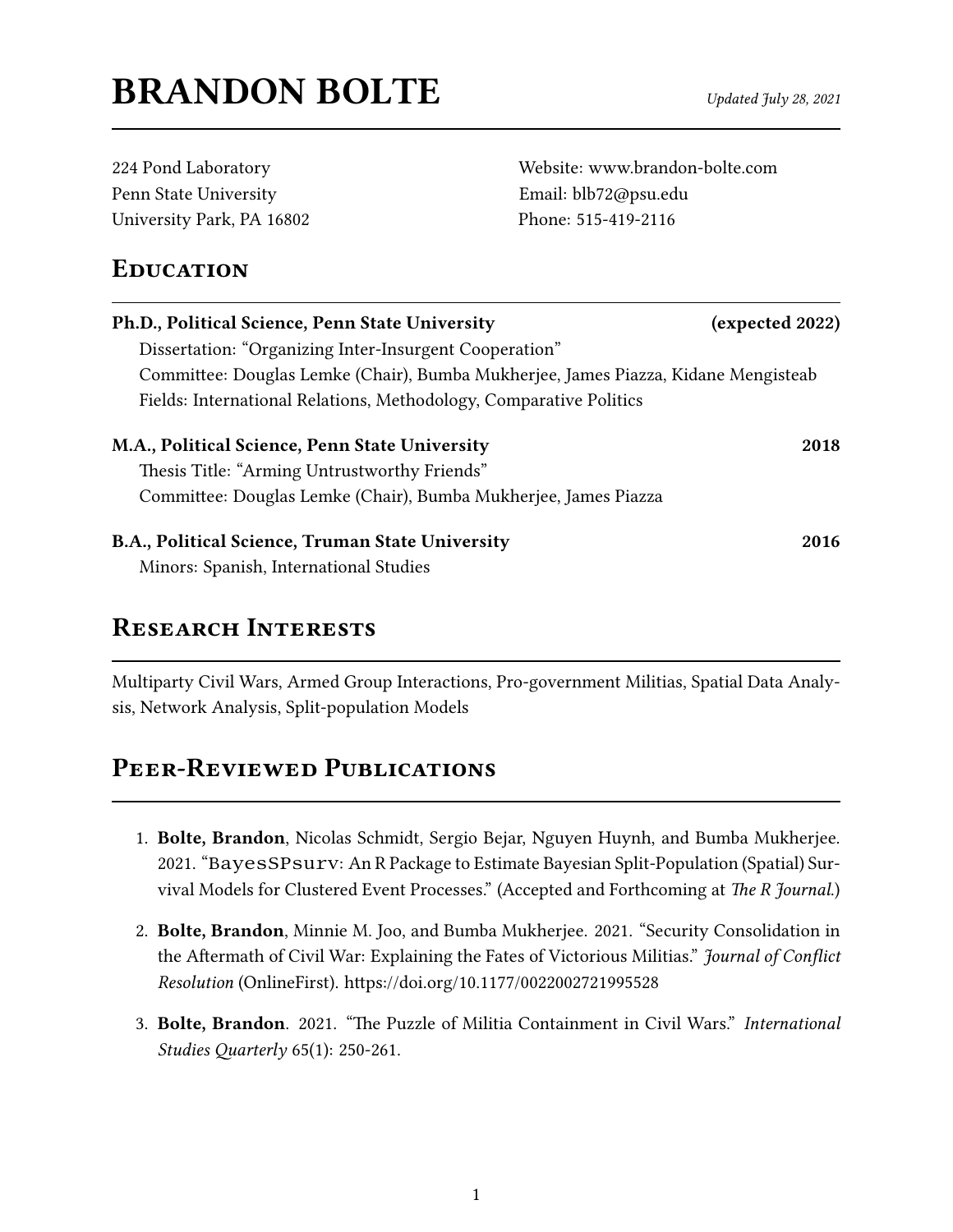1. Bolte, Brandon, Nicolas Schmidt, Sergio Bejar, Bumba Mukherjee, Minnie M. Joo, and Nguyen Huynh. 2021. BayesSPsurv Package for R (version 0.1.3). https://cran.r-project. org/web/packages/BayesSPsurv/index.html

### Working Papers

- 1. Joo, Minnie M., Brandon Bolte, Nguyen Huynh, and Bumba Mukherjee. "Bayesian Parametric Spatial Split-Population Survival Models for Clustered Political Event Processes." (Under Review)
- 2. Bolte, Brandon. "The Anatomy of Rebel Alliances Dataset (ARAD)."
- 3. Bolte, Brandon. "Rebel Electoral Competition and Subnational Reconstruction after Civil War."
- 4. Loyle, Cyanne, and Brandon Bolte. "Rebel-Perpetrated Mass Atrocities: Accounting for High-Casualty Civilian Victimization Events."
- 5. Bolte, Brandon and Michael Soules. "Comparing Graphical Structures of the ISIS and Al-Qaeda Affiliate Networks."

### Research in Progress

- 1. Bolte, Brandon. "Organizing Inter-Insurgent Cooperation." (Dissertation Project)
- 2. Bolte, Brandon. "Rebel Alliances and the Success of Multiparty Negotiated Settlements"
- 3. Cao, Xun, Bumba Mukherjee, Brandon Bolte, and Aubrey Waddick. "Mining Investment, Territory, and Civil Conflict in Myanmar."
- 4. Bolte, Brandon. "Forced Recruitment and Pro-government Militias"

### **OTHER WRITING**

1. Bolte, Brandon, Nguyen Huynh, Bumba Mukherjee, Sergio Bejar, and Nicolas Schmidt. 2021. "Bayesian Spatial Split-Population Models for the Social Sciences." Available at SSRN: https://papers.ssrn.com/sol3/papers.cfm?abstract\_id=3765112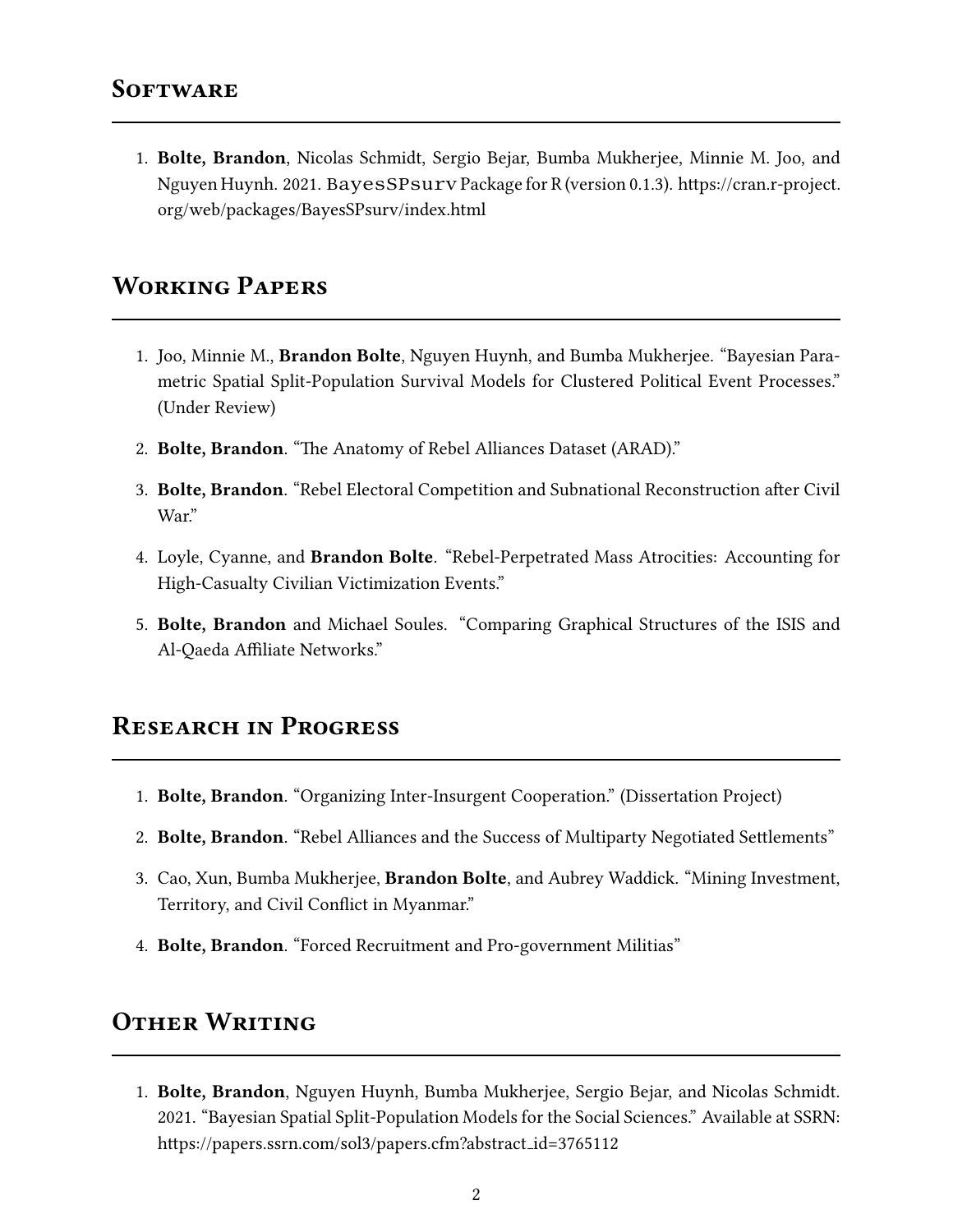- 2. Bolte, Brandon. 2015. Review of The Armoured Forces of the Bulgarian Army 1936-45 by Kaloyan Matev (UK: Helion & Company). Journal of Slavic Military Studies 30(1): 117-118.
- 3. Bolte, Brandon. 2014. "Finding the Frontline in Civil Conflict: Looting and Recruiting in African Refugee Camps." The Eagle Feather.

### RESEARCH ASSISTANCE

During Conflict Justice Project Research Assistant to Dr. Cyanne Loyle (Penn State University) and Dr. Helga Binningsbø (Peace Research Institute Oslo (PRIO)), Summer 2019 & Summer 2020.

Research Assistant to Dr. Bumba Mukherjee (Penn State University), Summer 2018-Fall 2018.

Research Assistant to Dr. Bumba Mukherjee and Dr. Xun Cao (Penn State University), Summer 2017.

Research Assistant to Dr. Scott Bennett (Penn State University), Fall 2016-Spring 2017.

### Teaching

#### Instructor of Record:

Civil Wars (Undergraduate), Summer 2021

#### Graduate Methods Preceptor:

Multivariate Analysis for Political Research (Graduate), Dr. Chris Zorn, Spring 2021

Topics in Political Methodology (Graduate), Dr. Chris Zorn, Fall 2021 Guest Lecture: "Analyzing Networks"

Statistical Methods for Political Research (Graduate), Dr. Bruce Desmarais, Fall 2021 Led synchronous class discussions during first four weeks (Overview of Statistics and Data Analysis, Introduction to Probability, Random Variables and Distributions, Expectation)

#### Teaching Assistant:

Introduction to Comparative Politics (Undergraduate), Dr. Matt Golder, Spring 2019 Guest Lecture: "Democracy or Dictatorship: Does it Make a Difference?"

Contemporary Political Ideologies (Undergraduate), Dr. James Binney, Fall 2016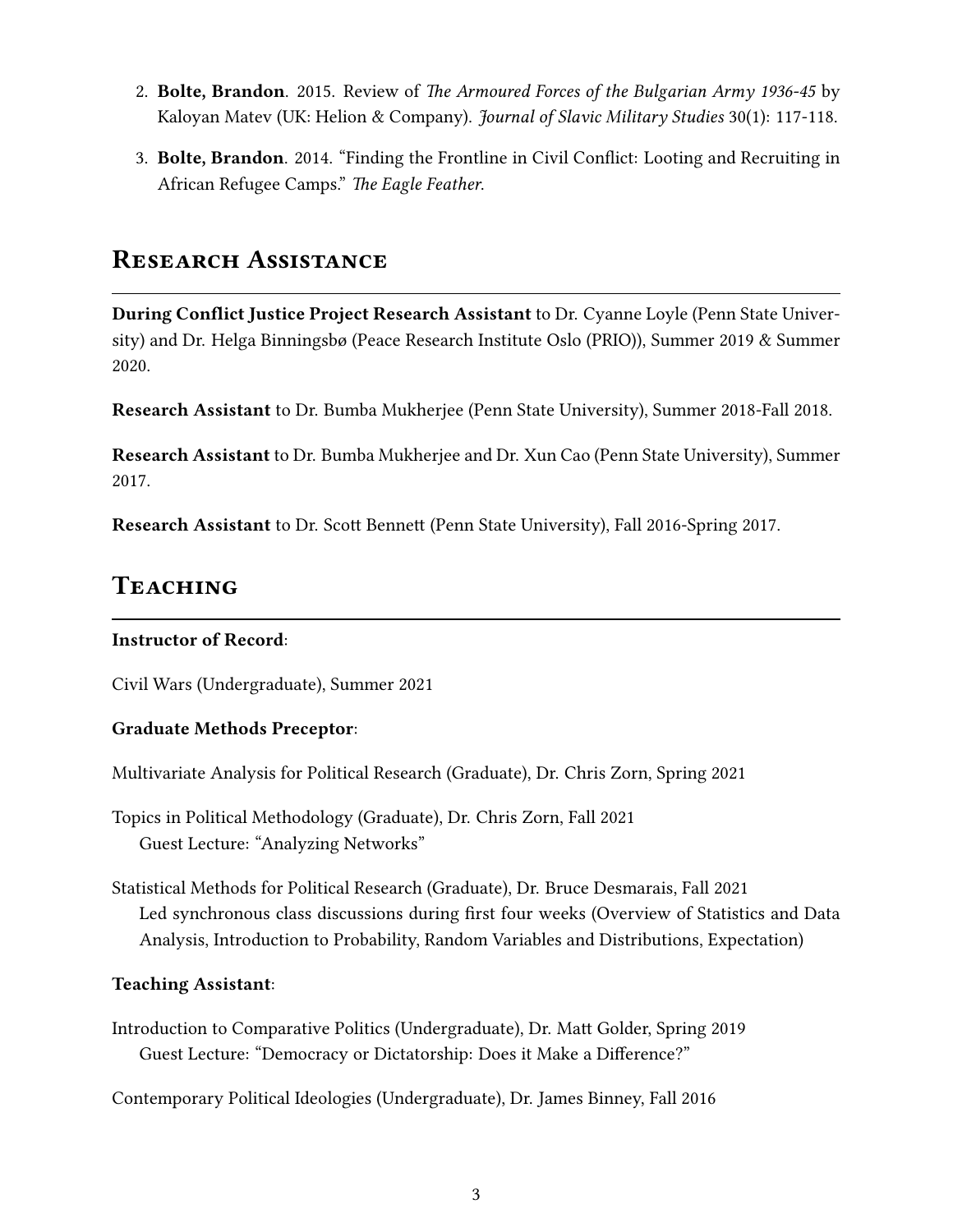### GRANTS AND AWARDS

Miller-LaVigne Graduate Fellowship, Penn State University, 2021.

RGSO Dissertation Support Grant, Penn State University, 2020.

McCourtney Institute Summer Research Grant, Penn State University, 2019.

Social Science Research Institute (SSRI) Level I Grant, Penn State University, 2018.

Program for Empirical International Relations Fellowship, Penn State University, 2017-2022.

Enhanced Graduate Fellowship, College of the Liberal Arts, Penn State University, 2016-2021.

Peter Schallmoser Award, Department of Political Science, Penn State University, 2016-2018.

### CONFERENCE PRESENTATIONS

"Internal Politics and Inter-rebel Alliance Agreements in Multiparty Civil Wars." Paper accepted for presentation at the American Political Science Association Conference, Seattle, Washington, September 2021.

"The Anatomy of Rebel Alliances in Multiparty Civil Wars." Presented at the Midwest Political Science Association Conference (virtual), April 2021.

"Understanding Inter-Insurgent Cooperative Institutions in Multiparty Civil Wars." Poster presented at the International Studies Association Conference (virtual), April 2021.

"Rebel Electoral Competition and Subnational Reconstruction after Civil War." Accepted for presentation at the International Studies Association Conference, Honolulu, HI, March 2020. (Conference cancelled)

"Pro-government Militias and the Institutionalized Enemy." Presented at the University of Pennsylvania Conflict and Contestation Graduate Conference, Philadelphia, PA, February 2017.

"Finding the Frontline in Civil Conflict: Looting and Recruiting in African Refugee Camps." Poster presented at the Midwest Political Science Association Conference, Chicago, IL, April 2015.

### **SKILLS**

Technical: R, Stata, ArcGIS, LaTeX

Languages: English (native), Spanish (proficient)